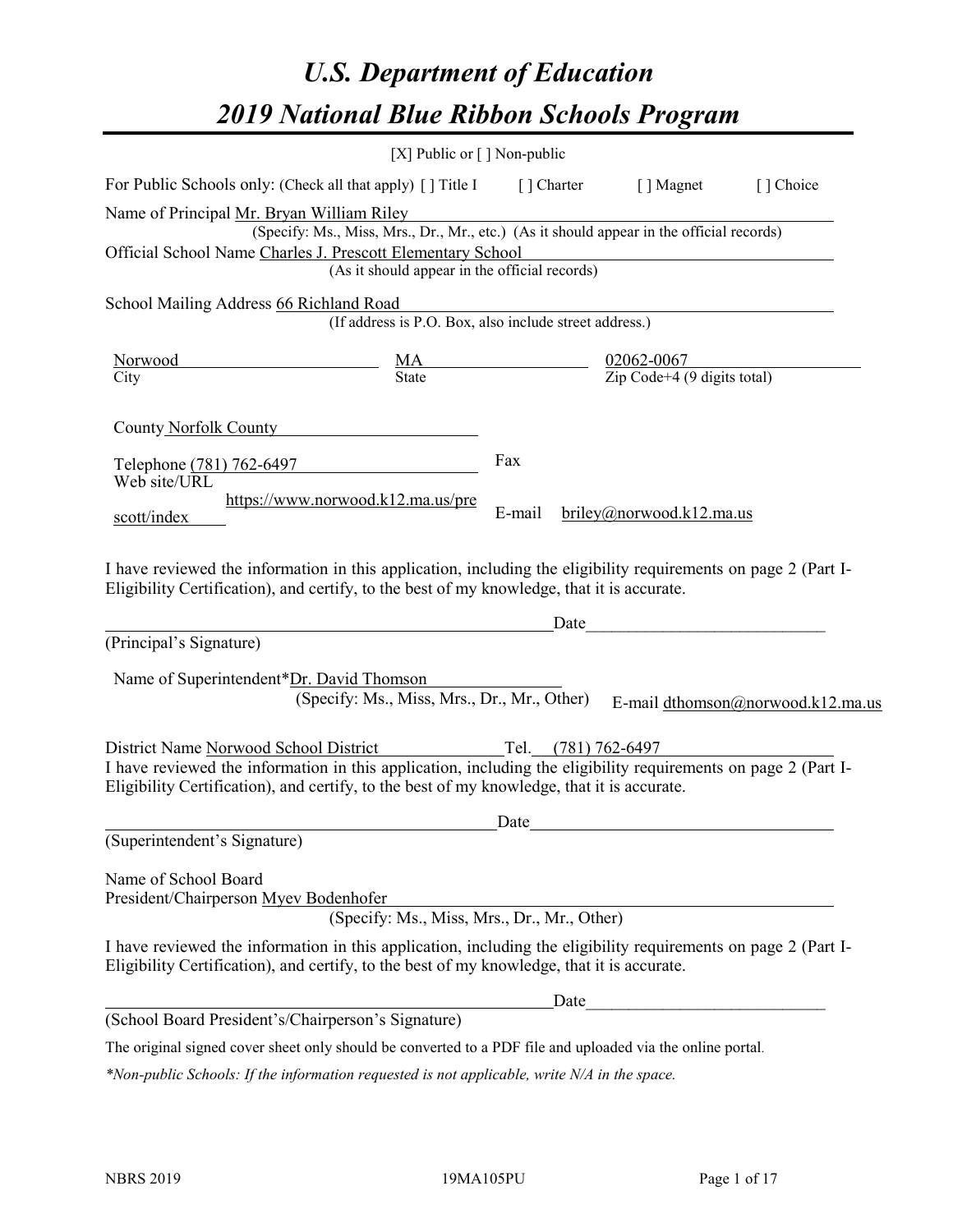The signatures on the first page of this application (cover page) certify that each of the statements below, concerning the school's eligibility and compliance with U.S. Department of Education and National Blue Ribbon Schools requirements, are true and correct.

1. All nominated public schools must meet the state's performance targets in reading (or English language arts) and mathematics and other academic indicators (i.e., attendance rate and graduation rate), for the all students group, including having participation rates of at least 95 percent using the most recent accountability results available for nomination.

2. To meet final eligibility, all nominated public schools must be certified by states prior to September 2019 in order to meet all eligibility requirements. Any status appeals must be resolved at least two weeks before the awards ceremony for the school to receive the award.

3. The school configuration includes one or more of grades K-12. Schools on the same campus with one principal, even a K-12 school, must apply as an entire school.

4. The school has been in existence for five full years, that is, from at least September 2013 and each tested grade must have been part of the school for the past three years.

5. The nominated school has not received the National Blue Ribbon Schools award in the past five years: 2014, 2015, 2016, 2017, or 2018.

6. The nominated school has no history of testing irregularities, nor have charges of irregularities been brought against the school at the time of nomination. If irregularities are later discovered and proven by the state, the U.S. Department of Education reserves the right to disqualify a school's application and/or rescind a school's award.

7. The nominated school has not been identified by the state as "persistently dangerous" within the last two years.

8. The nominated school or district is not refusing Office of Civil Rights (OCR) access to information necessary to investigate a civil rights complaint or to conduct a district-wide compliance review.

9. The OCR has not issued a violation letter of findings to the school district concluding that the nominated school or the district as a whole has violated one or more of the civil rights statutes. A violation letter of findings will not be considered outstanding if OCR has accepted a corrective action plan from the district to remedy the violation.

10. The U.S. Department of Justice does not have a pending suit alleging that the nominated school or the school district, as a whole, has violated one or more of the civil rights statutes or the Constitution's equal protection clause.

11. There are no findings of violations of the Individuals with Disabilities Education Act in a U.S. Department of Education monitoring report that apply to the school or school district in question; or if there are such findings, the state or district has corrected, or agreed to correct, the findings.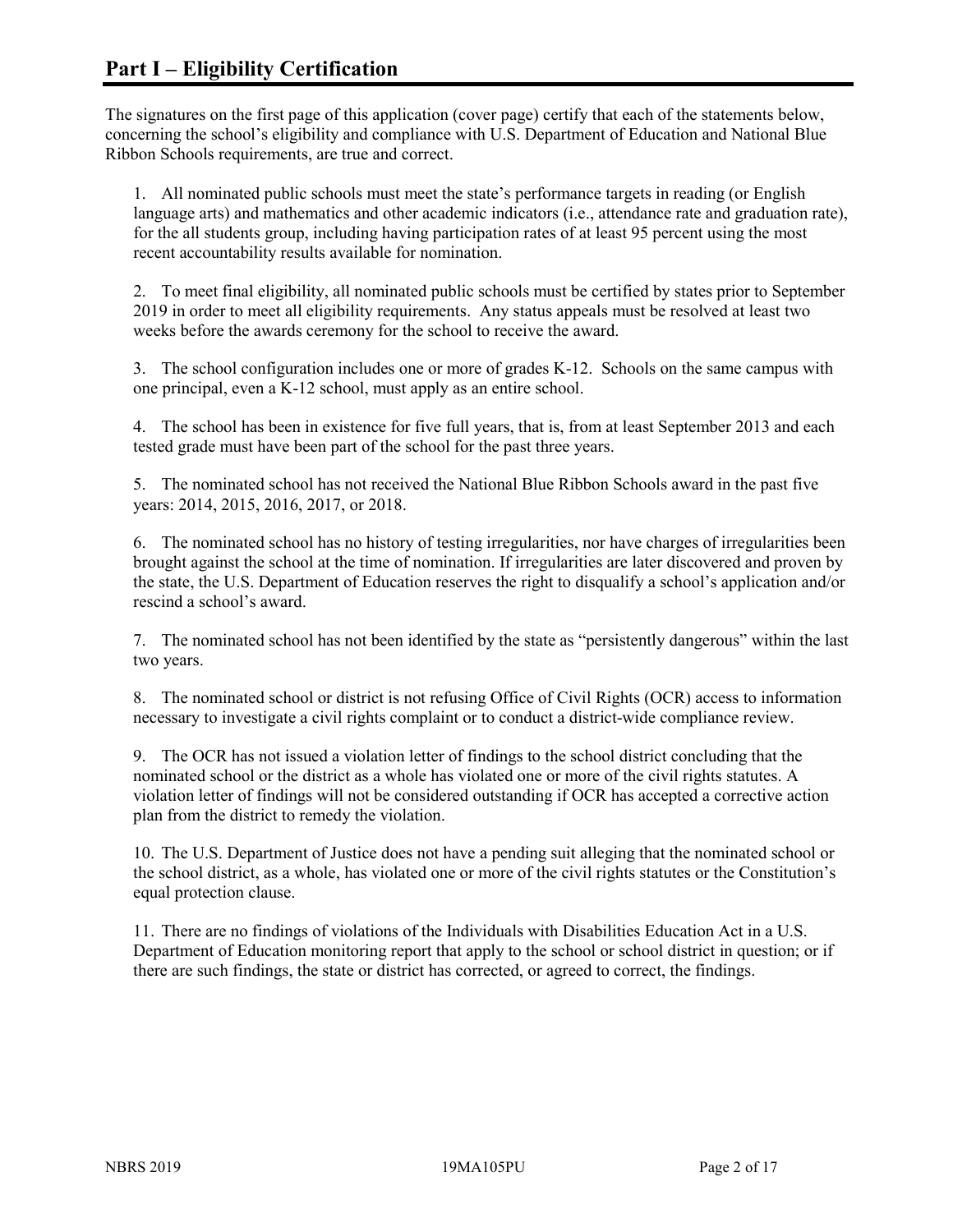#### **Data should be provided for the most recent school year (2018-2019) unless otherwise stated.**

#### **DISTRICT**

1. Number of schools in the district  $6$  Elementary schools (includes K-8) (per district designation): 1 Middle/Junior high schools 1 High schools 0 K-12 schools

8 TOTAL

**SCHOOL** (To be completed by all schools)

2. Category that best describes the area where the school is located:

[ ] Urban or large central city [X] Suburban [] Rural or small city/town

3. Number of students as of October 1, 2018 enrolled at each grade level or its equivalent in applying school:

| Grade                           | # of         | # of Females | <b>Grade Total</b> |
|---------------------------------|--------------|--------------|--------------------|
|                                 | <b>Males</b> |              |                    |
| <b>PreK</b>                     | 0            | 0            | 0                  |
| $\mathbf K$                     | 0            |              |                    |
| 1                               | 24           | 31           | 55                 |
| $\mathbf{2}$                    | 30           | 28           | 58                 |
| 3                               | 25           | 24           | 49                 |
| 4                               | 21           | 22           | 43                 |
| 5                               | 21           | 16           | 37                 |
| 6                               | 0            | 0            | 0                  |
| 7                               | 0            | $\theta$     | 0                  |
| 8                               | 0            | 0            | 0                  |
| 9                               | 0            | 0            | 0                  |
| 10                              | 0            | 0            | 0                  |
| 11                              | 0            | 0            | 0                  |
| 12 or higher                    | $\theta$     | $\theta$     | 0                  |
| <b>Total</b><br><b>Students</b> | 121          | 122          | 243                |

\*Schools that house PreK programs should count preschool students **only** if the school administration is responsible for the program.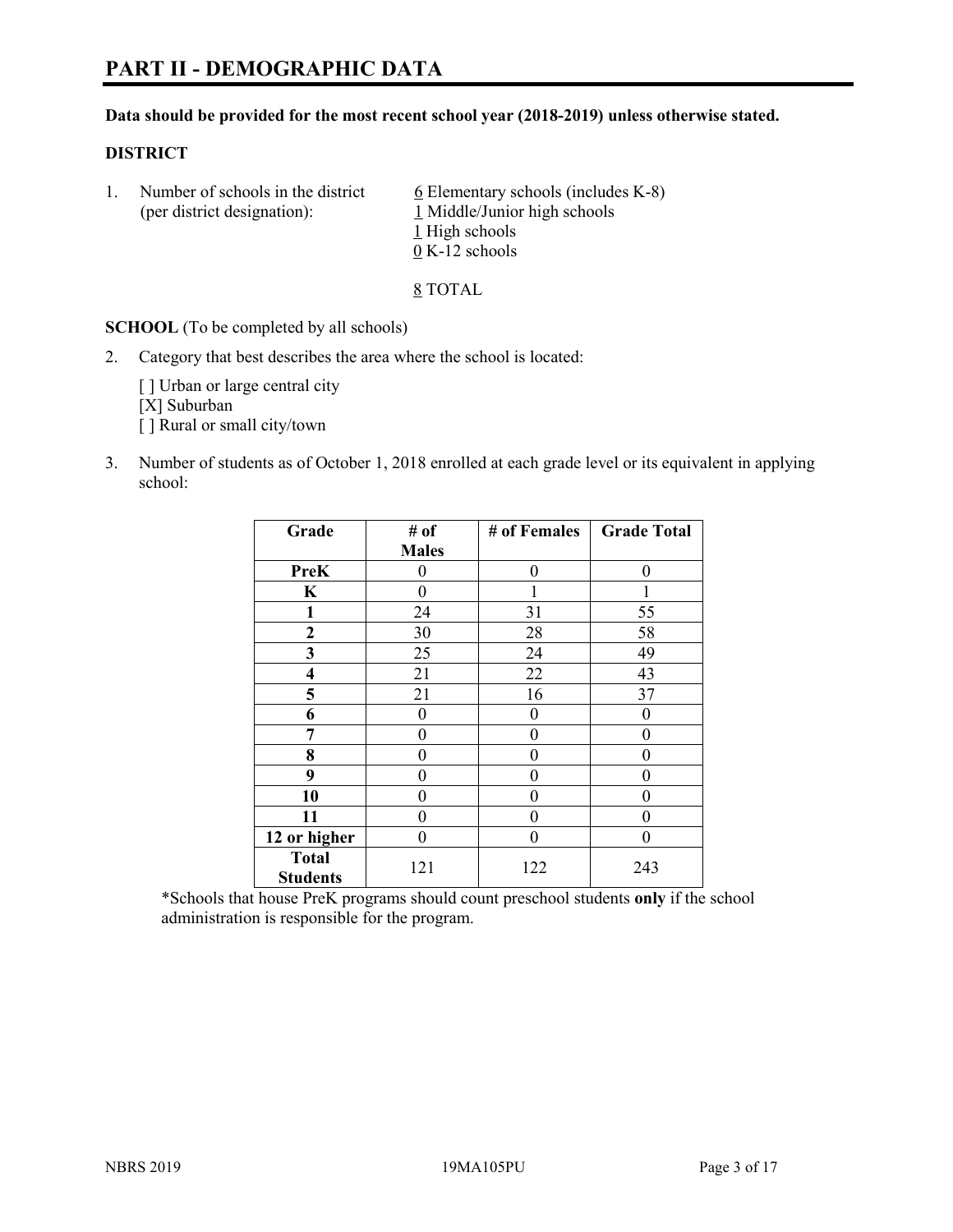4. Racial/ethnic composition of 0 % American Indian or Alaska Native the school (if unknown, estimate): 27 % Asian

 % Black or African American % Hispanic or Latino % Native Hawaiian or Other Pacific Islander 57 % White % Two or more races **100 % Total**

(Only these seven standard categories should be used to report the racial/ethnic composition of your school. The Final Guidance on Maintaining, Collecting, and Reporting Racial and Ethnic Data to the U.S. Department of Education published in the October 19, 2007 *Federal Register* provides definitions for each of the seven categories.)

5. Student turnover, or mobility rate, during the 2017 – 2018 school year: 21%

If the mobility rate is above 15%, please explain.

At the Prescott School, we have multiple international families, mostly from India, who are here on multiyear assignments. Many of these families have to leave partially through the year to return back to their home country and new families arrive.

This rate should be calculated using the grid below. The answer to (6) is the mobility rate.

| <b>Steps For Determining Mobility Rate</b>    | Answer |
|-----------------------------------------------|--------|
| (1) Number of students who transferred to     |        |
| the school after October 1, 2017 until the    | 21     |
| end of the 2017-2018 school year              |        |
| (2) Number of students who transferred        |        |
| from the school after October 1, 2017 until   | 31     |
| the end of the 2017-2018 school year          |        |
| (3) Total of all transferred students [sum of | 52     |
| rows $(1)$ and $(2)$ ]                        |        |
| (4) Total number of students in the school as | 249    |
| of October 1, 2017                            |        |
| $(5)$ Total transferred students in row $(3)$ |        |
| divided by total students in row $(4)$        | 0.21   |
| (6) Amount in row (5) multiplied by 100       | 21     |

6. English Language Learners (ELL) in the school: 15 %

37 Total number ELL

Specify each non-English language represented in the school (separate languages by commas): Telugu, Turkish, Spanish, Hindi, Urdu, Tamil, Portuguese, Gujarati, Berber, Albanian, Romanian, Arabic, Armenian, French, Indian, Ukrainian, Chinese, Russian, Tagalog, Nepali

7. Students eligible for free/reduced-priced meals:  $16\%$ Total number students who qualify: 38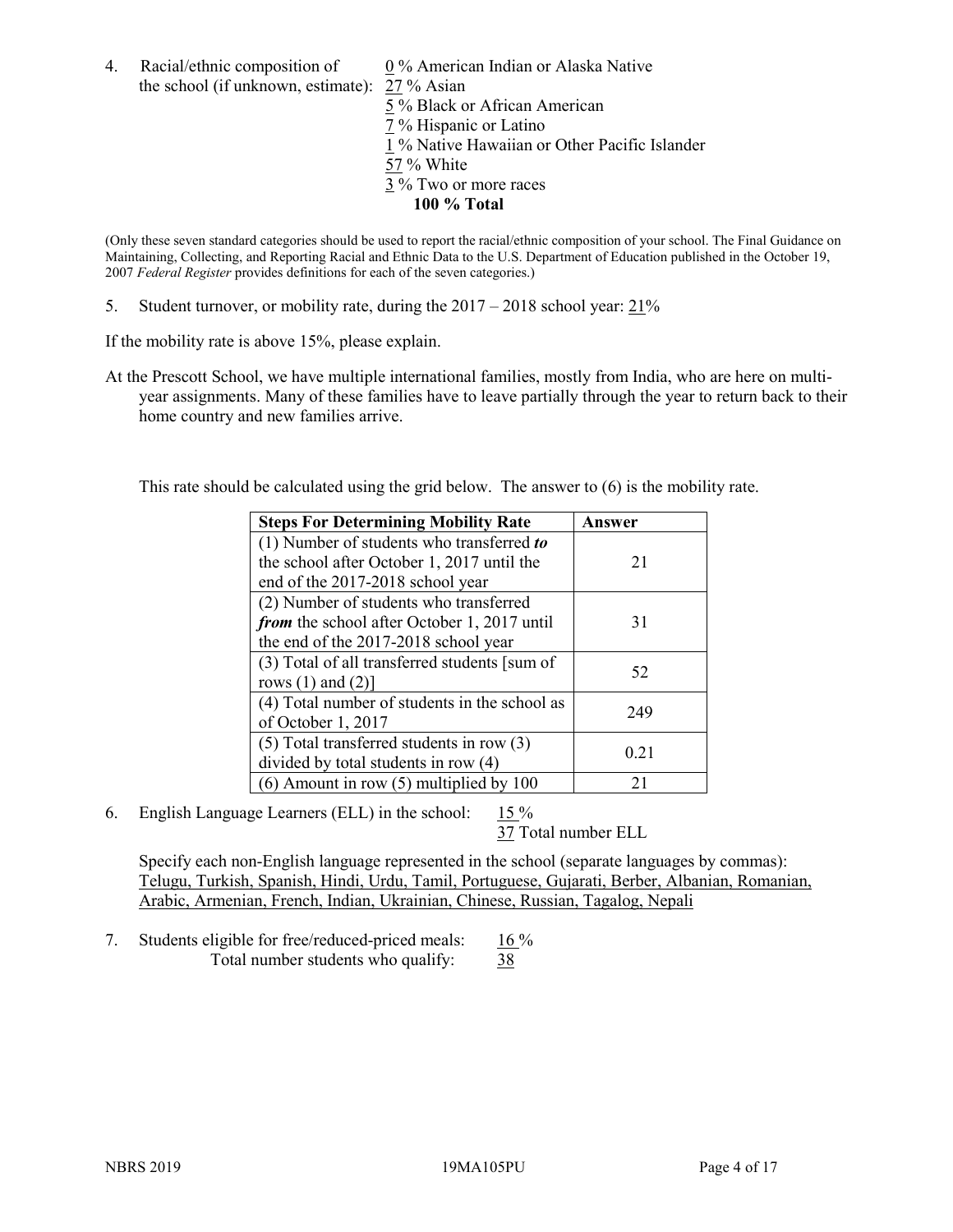41 Total number of students served

Indicate below the number of students with disabilities according to conditions designated in the Individuals with Disabilities Education Act. Do not add additional conditions. It is possible that students may be classified in more than one condition.

| 6 Autism                  | 1 Multiple Disabilities                 |
|---------------------------|-----------------------------------------|
| 0 Deafness                | 1 Orthopedic Impairment                 |
| 0 Deaf-Blindness          | 5 Other Health Impaired                 |
| 11 Developmental Delay    | 13 Specific Learning Disability         |
| 0 Emotional Disturbance   | 11 Speech or Language Impairment        |
| $1$ Hearing Impairment    | 0 Traumatic Brain Injury                |
| 1 Intellectual Disability | 0 Visual Impairment Including Blindness |

- 9. Number of years the principal has been in her/his position at this school:  $1$
- 10. Use Full-Time Equivalents (FTEs), rounded to nearest whole numeral, to indicate the number of school staff in each of the categories below:

|                                                                                                                                                                                                                              | <b>Number of Staff</b> |
|------------------------------------------------------------------------------------------------------------------------------------------------------------------------------------------------------------------------------|------------------------|
| Administrators                                                                                                                                                                                                               |                        |
| Classroom teachers including those<br>teaching high school specialty<br>subjects, e.g., third grade teacher,<br>history teacher, algebra teacher.                                                                            | 13                     |
| Resource teachers/specialists/coaches<br>e.g., reading specialist, science coach,<br>special education teacher, technology<br>specialist, art teacher, etc.                                                                  | 6                      |
| Paraprofessionals under the<br>supervision of a professional<br>supporting single, group, or classroom<br>students.                                                                                                          | 5                      |
| Student support personnel<br>e.g., school counselors, behavior<br>interventionists, mental/physical<br>health service providers,<br>psychologists, family engagement<br>liaisons, career/college attainment<br>coaches, etc. | $\mathcal{D}$          |

11. Average student-classroom teacher ratio, that is, the number of students in the school divided by the FTE of classroom teachers, e.g.,  $22:1$  19:1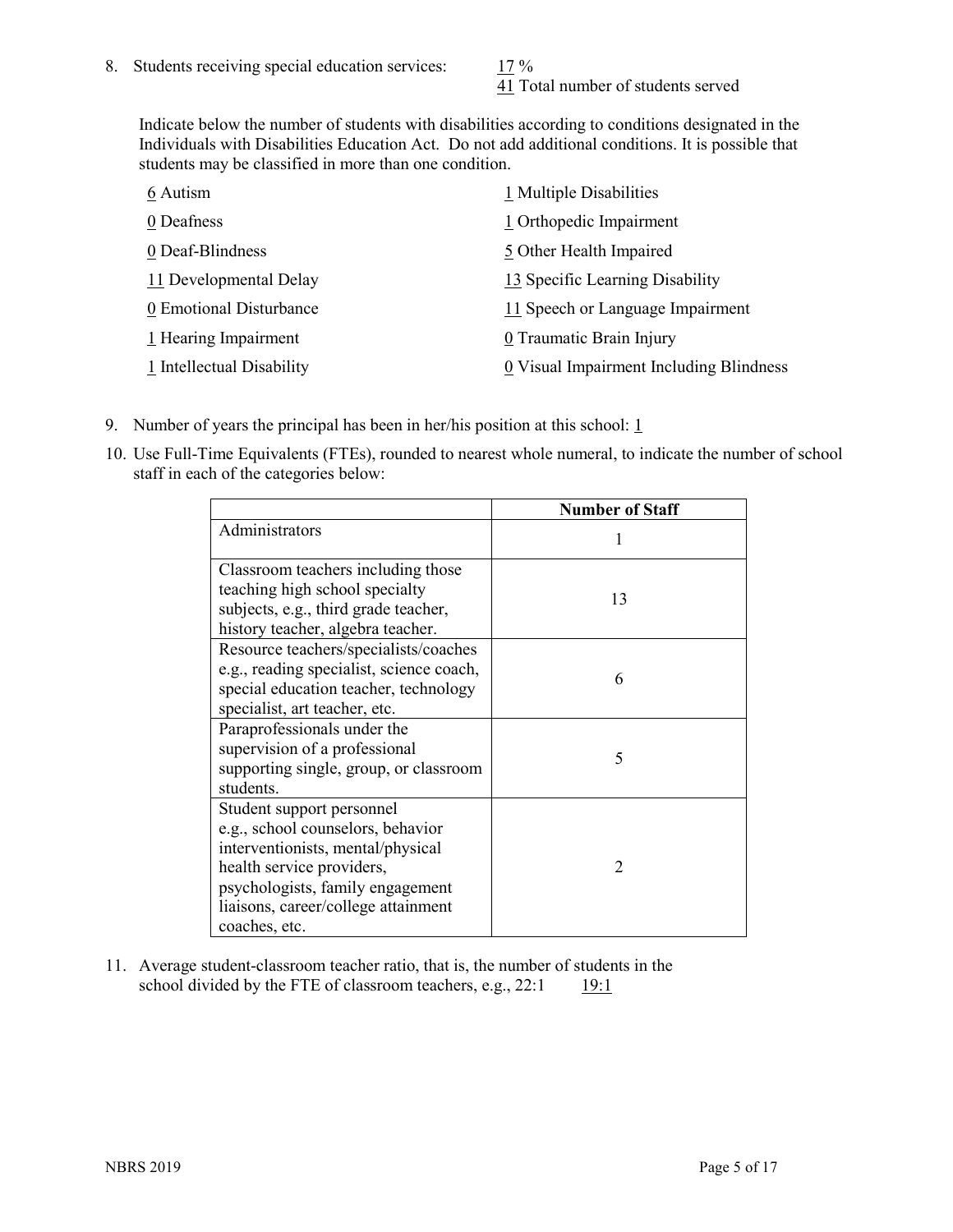12. Show daily student attendance rates. Only high schools need to supply yearly graduation rates.

| <b>Required Information</b> | 2017-2018 | 2016-2017 | 2015-2016 | 2014-2015 | 2013-2014 |
|-----------------------------|-----------|-----------|-----------|-----------|-----------|
| Daily student attendance    | 95%       | 96%       | 96%       | 97%       | $97\%$    |
| High school graduation rate | $0\%$     | $0\%$     | $0\%$     | $9\%$     | $0\%$     |

#### 13. **For high schools only, that is, schools ending in grade 12 or higher.**

Show percentages to indicate the post-secondary status of students who graduated in Spring 2018.

| <b>Post-Secondary Status</b>                  |          |
|-----------------------------------------------|----------|
| Graduating class size                         |          |
| Enrolled in a 4-year college or university    | $0\%$    |
| Enrolled in a community college               | 0%       |
| Enrolled in career/technical training program | 0%       |
| Found employment                              | 0%       |
| Joined the military or other public service   | 0%       |
| Other                                         | $\gamma$ |

14. Indicate whether your school has previously received a National Blue Ribbon Schools award. Yes No X

If yes, select the year in which your school received the award.

15. In a couple of sentences, provide the school's mission or vision statement.

The Prescott School Community is dedicated to creating and nurturing a school environment that supports a community of learners and a love of life-long learning.

16. **For public schools only**, if the school is a magnet, charter, or choice school, explain how students are chosen to attend.

The students who attend the Charles J. Prescott School all live within the geographical area that surrounds the Prescott. In Norwood, students are assigned to schools based on their proximity to the school.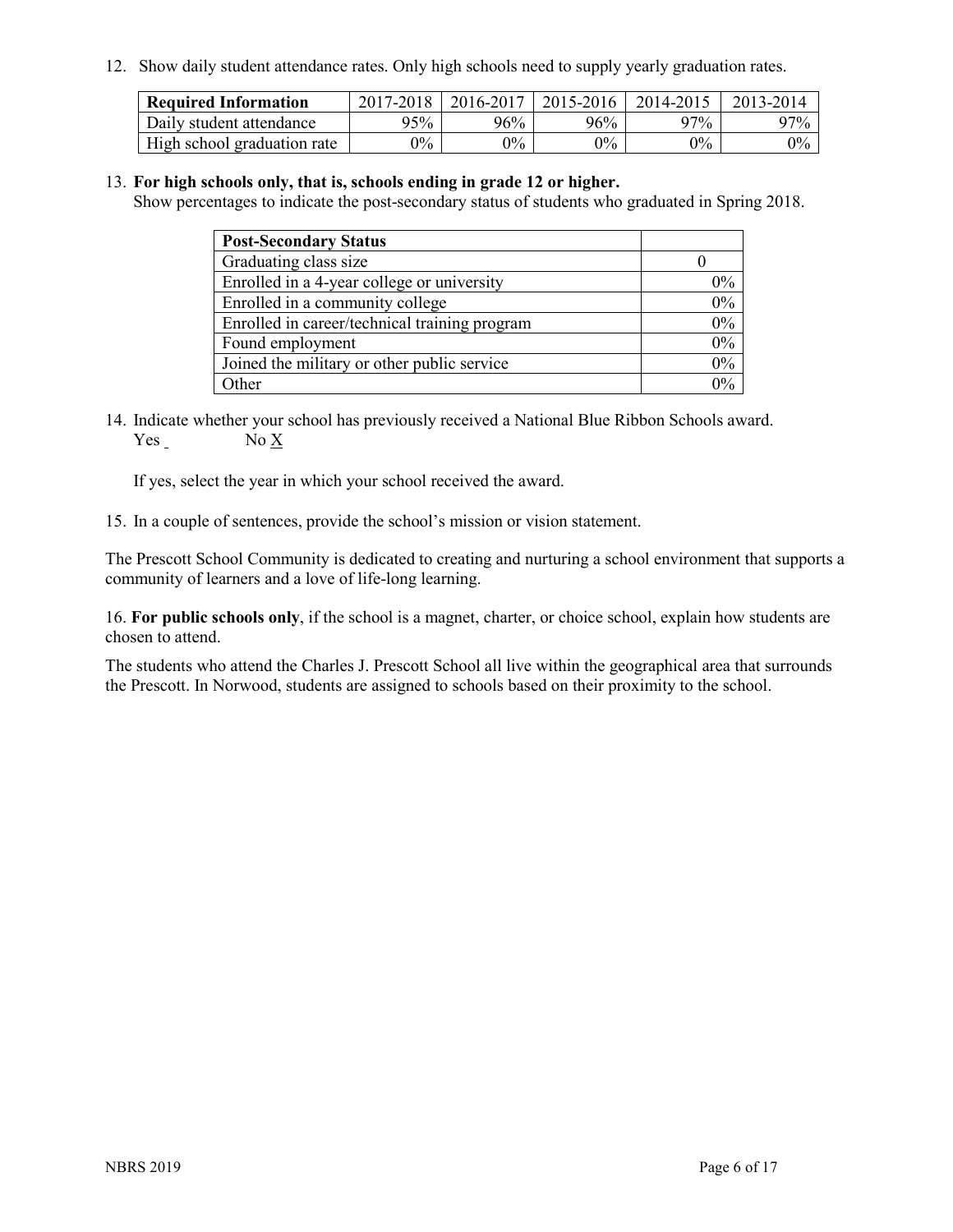# **PART III – SUMMARY**

Charles J. Prescott Elementary School is a community of learners ranging from grades one through five in Norwood, Massachusetts. Prescott is one of five neighborhood elementary schools in the Norwood Public School system whose boundary encompasses the surrounding geographic neighborhood and extends to a 914-unit apartment community located approximately four miles away. The student population includes students on Individualized Education Plans, 504 Plans, and students who are English Language Learners. In addition to the thirteen grade-level general education classrooms, Prescott has one substantially separate PACS (Practical Application of Curriculum and Skills) classroom which services students in grades kindergarten through second grade.

Prescott teachers believe it is imperative to focus on the whole child and work to develop children academically, emotionally, physically, socially and culturally. This begins with establishing an inclusive environment where everyone feels welcome and comfortable sharing their ideas. Our diverse group of learners includes students whose families have been part of the Norwood community for generations learning alongside many students who have only recently moved to the United States. Families from India, Russia, Mexico, El Salvador, Guatemala, Haiti, Brazil, Uganda, Albania, Egypt, Lebanon and Saudi Arabia all contribute to our special learning environment where everyone is able to share his or her unique knowledge and skills. With such a culturally diverse student population, the students develop strong cultural awareness through peer learning. Students are given opportunities in the classroom to share information about their culture and traditions through various class projects, such as creating a timeline of important milestones in their lives or writing and creating a slideshow about a special holiday that they celebrate.

The emphasis on inclusion and positive peer interactions is ever present at Prescott School. It is a core believe that social emotional learning is a crucial component of the education of our students. The Parent Teacher Organization has supported staff in this mission by purchasing "Buddy Benches" to help students become more aware of their peers who are feeling left out so that they can help them feel more included. Furthermore, the PTO has invested in outdoor recess materials that encourage cooperative play, such as soccer nets, for the students to use together during their three daily recesses. The school adjustment counselor also sets up weekly lunch groups for students who will benefit from having guidance with their peer interactions during lunch. Throughout the year, after-school enrichment clubs are offered. These clubs are a chance for teachers and parents to share their unique interests and talents and for students to interact with peers across different grade levels who have common interests.

It is important that the students of Prescott School feel a sense of ownership of their learning environment. Some of the programs that allow for students to make this school their own include the Student Council and the Principal's Advisory Committee. The Student Council was formed four years ago and has one representative from each classroom. The Principal's Advisory Committee is a second group that gives students a voice in decisions that affect our school community. This year Prescott welcomed a new principal for the first time in fourteen years and he established this committee to guide him as he makes decisions about what aspects of the school should be considered for change.

The students and staff of Prescott School uphold many long-standing annual traditions that enhance our sense of community and our students' pride in their work. These traditions provide opportunities for the entire school community to unite and celebrate each other's accomplishments. Student enthusiasm is overflowing during whole-school events such as our annual science themed game show, which is a fantastic combination of academic and physical fitness challenges, or our "Battle of the Books" faceoff, which promotes both a love of literature and multi-age collaboration. The pride of accomplishment of each and every student is evident during grade-specific traditions that give them the opportunity to share their learning with their families at unit culminating activities. Their first grade Pilgrim and Wampanoag play, second grade Patriotic performance, third grade Living Wax Museum, fourth grade Westward Expansion Western BBQ, and fifth grade Pasta Supper are all special milestones in their elementary school journey.

In his first year at Prescott School, our principal has carried on many of Prescott's traditions, while working to bring new traditions to the school as well. He invited families to visit the school at the end of the summer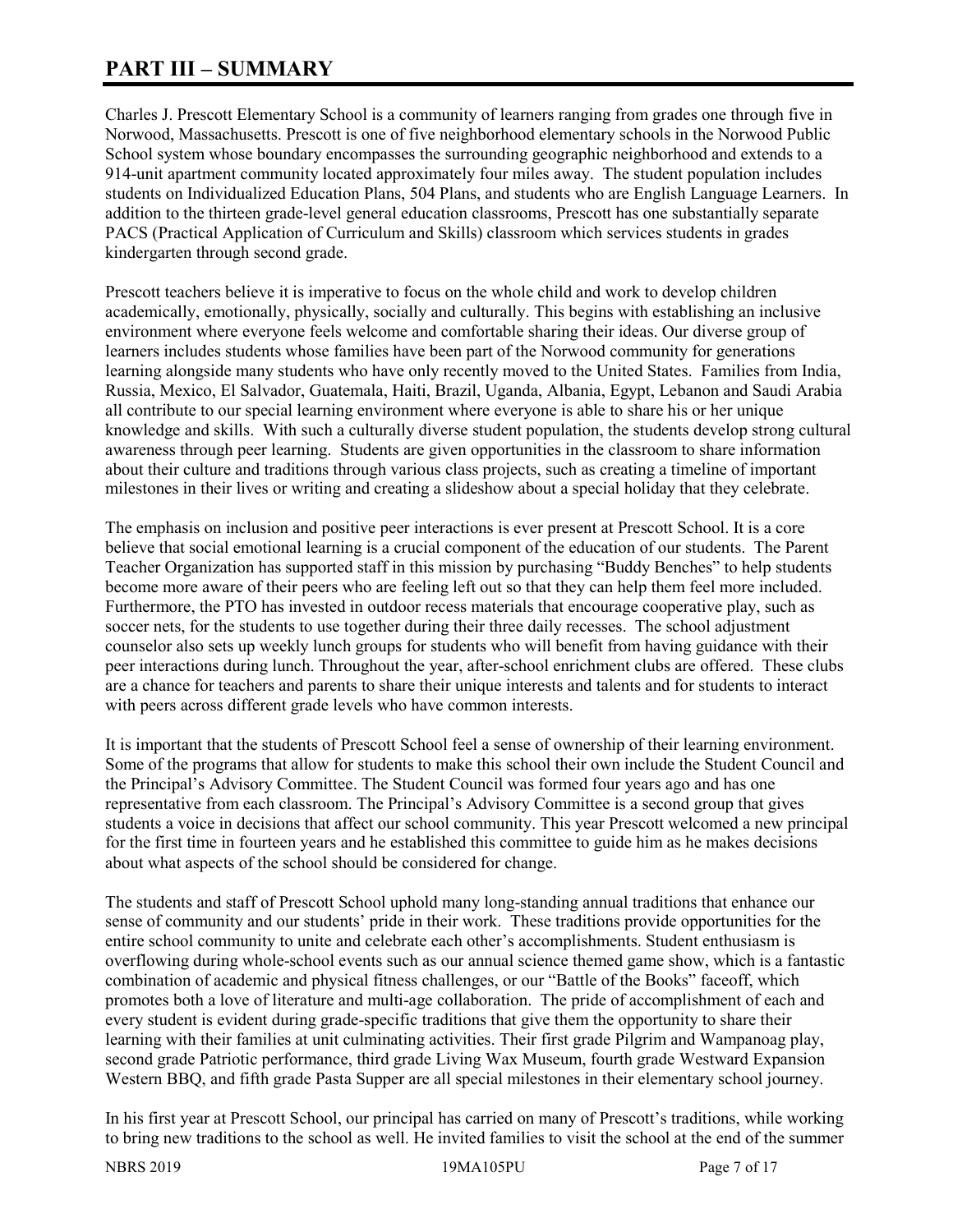for "Popsicles with the Principal" to introduce himself to the community. He also initiated our first annual Grandparents' Day which was enjoyed by the students, staff, and families. Grandparents were welcomed to join their grandchildren in their classrooms during the school day to witness engaging learning experiences.

While Prescott has a longstanding tradition of academic excellence, the school recently celebrated a milestone that recognized the hard work and talent of the community. In 2018, our school was honored as one of fifty-two schools in Massachusetts for exemplary performance on the Massachusetts Comprehensive Assessment System exam. Prescott was given this recognition for high achievement in both the Mathematics and English Language Arts portions of the exam and for exceeding target goals that had been set by the Massachusetts Department of Education.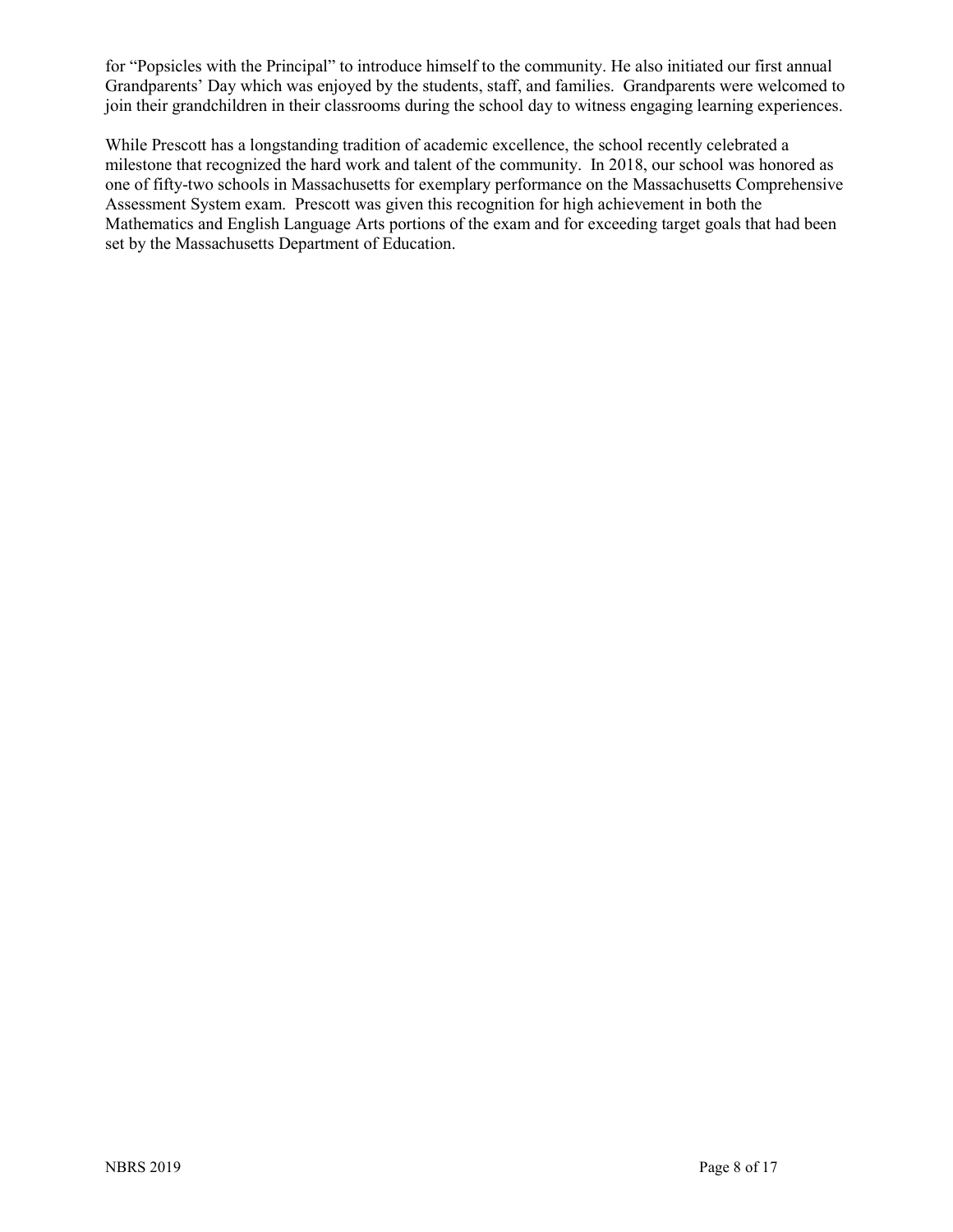# **1. Core Curriculum:**

## **1a. Reading/English language arts:**

Prescott delivers a strong core reading curriculum reflecting best practices consistent with current research in reading development that is aligned to both Common Core Standards and the Massachusetts Frameworks. Effective instruction, critical assessment and early intervention are the cornerstones of Prescott's balanced literacy approach. Strong and consistent collaboration between the reading specialist, inclusion specialists and classroom teachers helps ensure that all students' needs are met in both small guided-instruction groups as well as whole class lessons.

Prescott's mission as educators is to promote lifelong learning for all students. Instilling a love of reading occurs through discussions, whole class read alouds and "fishbowl" activities. These programs encourage students to develop an appreciation of literature and to ask thoughtful questions through skillful analysis of text.

Prescott develops a community of strong readers through the NYRA (Norwood Youth Reading Award) initiative and a whole-school shared reading experience. Students are challenged to read as many of the preselected texts as possible in twelve weeks. The annual whole school read, helps foster a strong literacy community. Both of these reading forums support peer engagement through discussions about the literature.

Writing for many purposes is emphasized across all disciplines and is used as an avenue for students to express their thoughts, feelings, and experiences while deepening their understanding of content area concepts. Students respond to literature, explain science concepts, and write about historical events from various points of view. Teachers are consistently modeling and developing the writing process with students. The focus is on drafting, editing, revising and publishing expository, persuasive, and narrative writing pieces to align with the Common Core standards.

Students launch each writing task with a set purpose and an intended audience. Teachers provide frequent and specific feedback to help students grow as writers. Teacher and peer suggestions play an integral role in the writing process. Assignment-specific rubrics are used to assess students' writing following this revision process, Student writers are motivated by numerous opportunities to share their writing with students throughout the school as well as with their loved ones. Publishing parties, living Wax Museums, Google slideshow presentations, and blogs are some of the many ways students present their writing to their audiences.

# **1b. Mathematics:**

Prescott uses the Pearson Envisions 2.0 math program, which is aligned to both Common Core Standards and the Massachusetts Frameworks, but the staff goes far beyond the pages of the program. Teachers use their creativity and the understanding of their students' needs to adapt and scaffold the core Envisions math lessons. This allows all students to access the content, become confident in the subject area, and present their learning in a meaningful way.

The natural progression of the program supports consistency in language and expectations throughout the grades while still providing teachers with the flexibility to apply their individual teaching styles and strategies to engage all students. Teachers engage students in discussions to encourage them to share their thinking, discuss various strategies for problem solving, and provide struggling learners with guidance to reinforce a new concept. Teachers model with a combination of think alouds, visual supports, and manipulatives.

Prescott teachers take responsibility in providing students with essential foundational skills for math. A hands-on approach is used across the grade levels with implementing math stations to foster group work.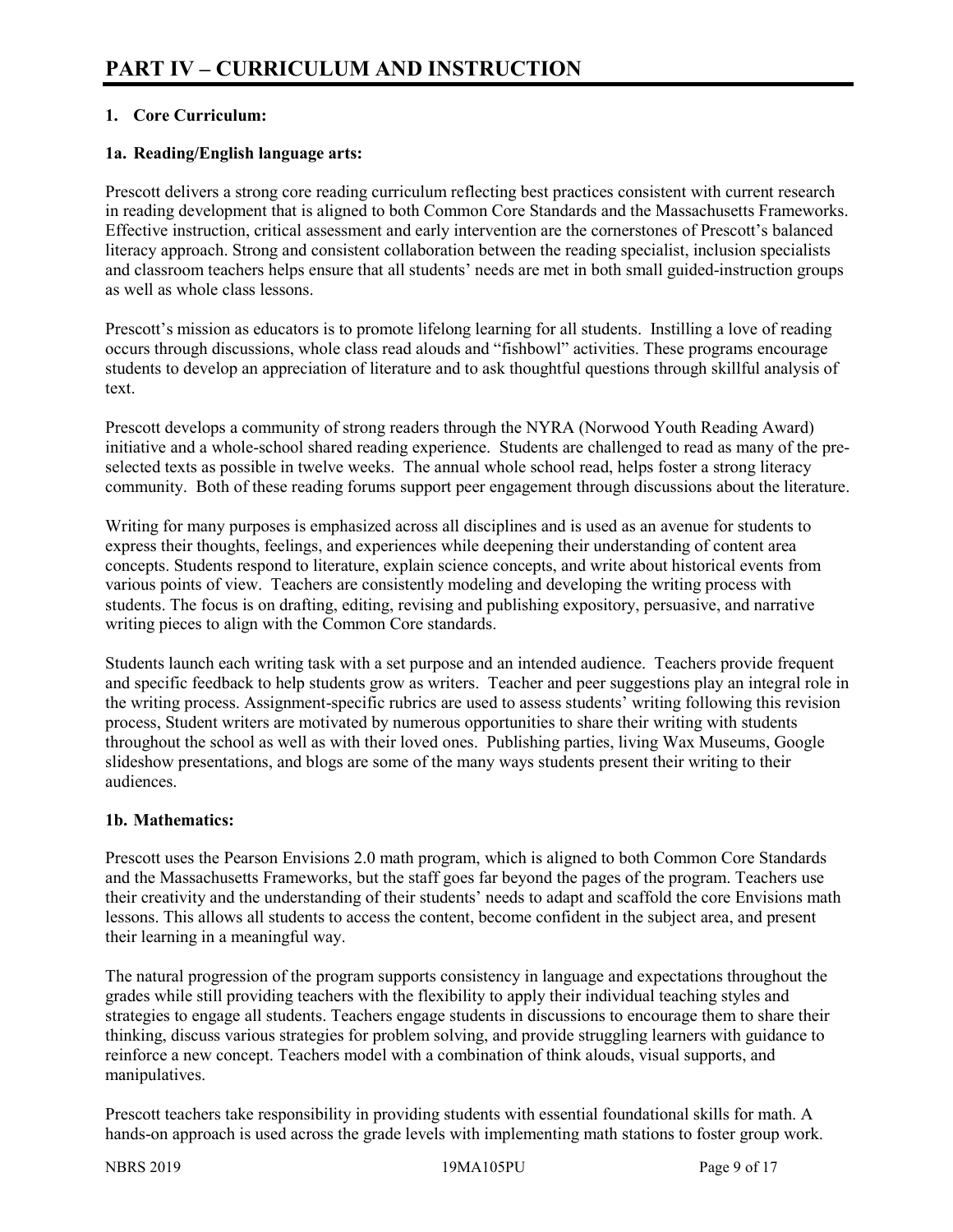Due to a co-teaching model between general education and special education teachers, small group support is provided for students having difficulty, and allowing the opportunity for enrichment challenges as well. Attention is allotted to all levels of learners. Students participate in games and activities that encourage the discussion of math concepts as well as embedding peer support and encouragement into the stations.

In the classroom the teachers are constantly monitoring student progress, checking in, and assessing their understanding through observations and informal assessments. They then use this information to assign appropriate homework and practice for the students based on their individual needs and level of understanding. In the upper grades, homework is supported with a teacher-made video attached to their Google Classroom that walks the students through one homework problem in order to reiterate the concept from that day's lesson and to provide guided support at home.

# **1c. Science:**

Our innovative science curriculum includes weekly hands-on experiments in which classroom teachers collaborate with the district science center teachers. Children investigate different science topics by asking questions, testing hypotheses, conducting experiments, and recording and sharing results. This collaboration with the district Science Center allows for access to amazing materials, such as a Van de Graaff generator to show static charge, live animals that aid in biology investigations, and an inflatable StarLab observatory to view the constellations right in our gymnasium. Students at every grade level become engineers! In connection with the Boston Museum of Science, students learn about the engineering-design process through the "Engineering is Elementary" units. Students create a blueprint, test their idea, and then make changes to their prototype to make it more successful. These units include wind erosion, water filtration, earthquake shake tables, magnetic levitation, and alarm systems. The Prescott is also fortunate to have a seismograph, where students can actively learn about and plot earthquakes that happen everyday. We have an ongoing relationship with a seismologist from Boston College who collaborates with teachers and instructs the students throughout the year.

Science learning is assessed using a science journal in grades one through five. Each science investigation begins with a guiding question that sets the purpose for the day's lesson. Even our youngest learners quickly gain experience with writing a response to this question at the end of the investigation. Students explain their process, observations, and conclusions through drawings and pictures. Additionally, students in grades three through five are given a multiple choice assessment at the end of each science unit to monitor their progress toward achieving the standards set forth in the Next Generation Science Standards.

# **1d. Social studies/history/civic learning and engagement**

Students work toward mastering the standards set forth in the Massachusetts History and Social Science Frameworks by using a variety of sources. A combination of textbooks, historical fiction, reader's theater, and primary documents are used as well as engaging websites, such as Scholastic Trueflix and American History Stories and Activities. Using multiple sources provides students with the opportunity to examine and dig deeper into these topics from different perspectives.

Norwood's proximity to the locations of so many significant events in the early history of our country gives students the opportunity to extend their learning through field trips and in-service programming in which they can see the history that they have been studying come to life. Students' history experiences include visiting Plimoth Plantation, the Bunker Hill Monument, Boston Tea Party Ships and Museum, and the sights of the Salem Witch Trials.

Students present their understanding of social studies concepts through a wide range of motivating culminating projects and presentations. Students can be found collaborating to create a skit that demonstrates Pilgrim and Wampanoag interactions, writing opinion essays about whether the Redcoats should be prosecuted for the fatalities of the Boston Massacre, using online tools to create sod houses like those built during Westward expansion, and creating Google Slideshows about the European explorers.

# **1e. For secondary schools:**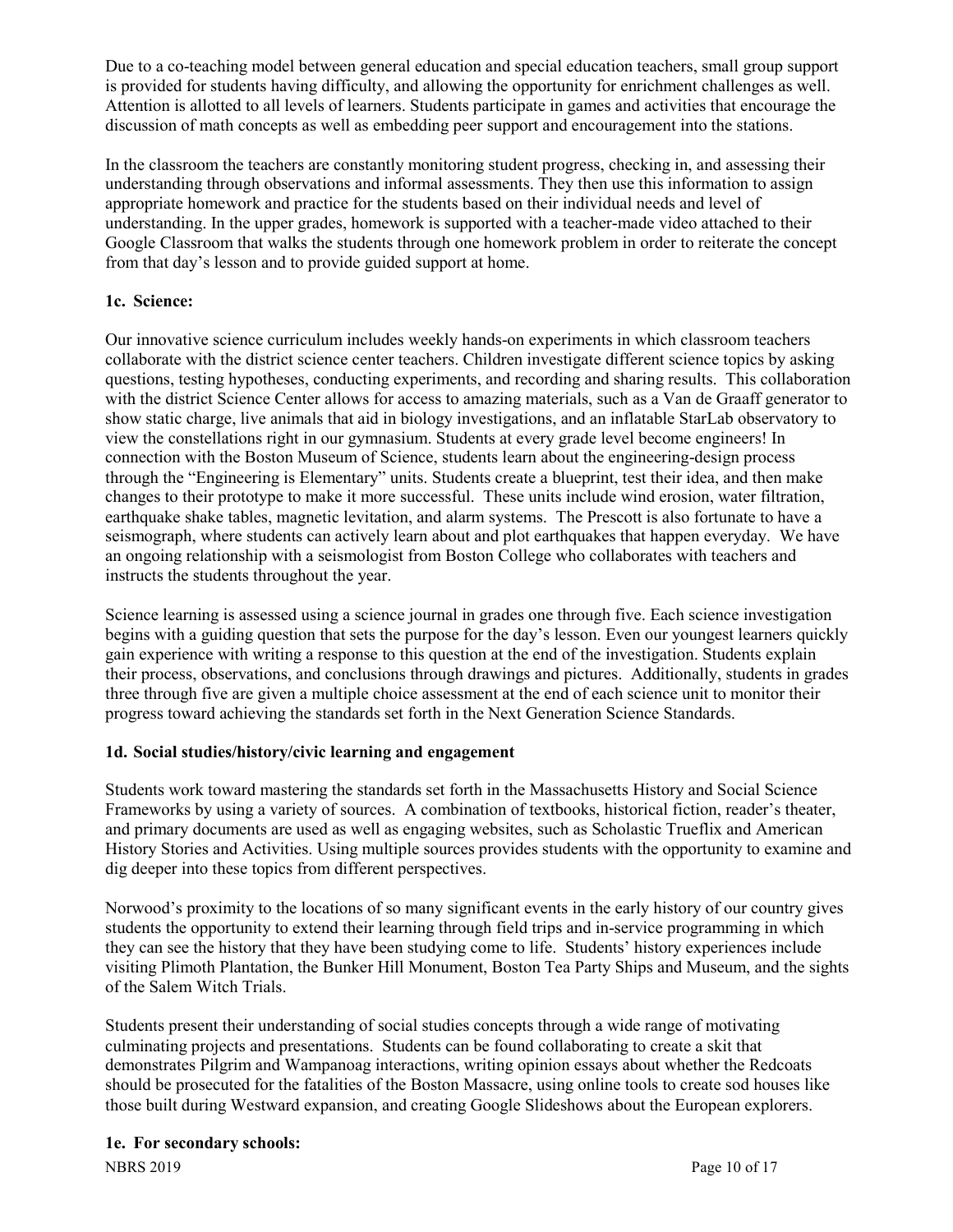#### **1f. For schools that offer preschool for three- and four-year old students:**

#### **2. Other Curriculum Areas:**

Arts: Norwood has a strong visual and performing arts program that begins in kindergarten. All students participate in art classes on a weekly basis. Through the knowledge acquired with visual arts, students develop skills like perseverance, observation, self-expression, focus, risk-taking, creativity, collaboration, and resilience, and a growth mindset to help them master their techniques. At the Prescott we have a diverse student population, with many families moving into the district from other countries. Many of these students embrace the visual arts and find strength and confidence in their new school. At the Prescott, students are exposed to a variety of art genres including painting with watercolors, ceramics, landscapes and mathematics infused art such as drawing with geometric shapes.

We have multiple art exhibits throughout the school year that tie us to the community. Our students work is shown at the administration building and school committee room, the town public library, a popular coffee shop in the center of town, high school library for youth art month, also our annual fine arts festival which showcases artwork from grades one through twelve.

In regards to performing arts, all students participate in music class weekly. The curriculum gives them a sound basis for furthering their skills and interests throughout their school careers. Instrumental lessons begin in grade three with the recorder. Students in third through fifth also have the opportunity to learn how to play an instrument of their choice with an instructor. At the Prescott, students are offered a various string instruments such as the violin and cello, as well as a full range of percussion, woodwind and brass instruments. Students in fifth grade can choose to participate in honor band and honor chorus. Students who have performed with honor band have won awards in the Great East Festival and Massachusetts Instrumental and Choral Conductors Association.

Physical Education: Physical education and health are taught by the same certified specialist. Students learn life skills such as fitness, cooperation, sharing and sportsmanship. Students are also introduced to a variety of team sports such as basketball, kickball, floor hockey and gymnastics. Students are rewarded for positive behavior through incentives. With support, special needs students participate in an inclusion model of gym alongside their peers. This allows general education students to be peer models for their PACS classmates. The physical education teacher offers a wide variety of equipment to help students with disabilities access the activities. Students also have health class where they have opportunities to research real-life issues such as diseases, cyberbullying, and home alone safety. The specific units taught have been developed and refined over time by our physical education and health team, taking into account best practices and the evolving needs of our students.

Library/Technology/Media: Library classes are taught in an area that combines books and computers. This allows for flexibility in what is taught as well as allowing for the use of technology daily in lessons. Often, the librarian collaborates with classroom teachers to incorporate cross-disciplinary lessons in digital citizenship, research, and technology. The librarian also collaborates with the other elementary library teachers in town on lessons and equipment, thus enabling units on robotics and makerspaces to occur on a yearly basis for all students. The library program works with the public library on reading extension programs (NYRA) and summer reading programs. The school and district administration support our school libraries by providing an adequate budget to provide relevant and recent resources to the library.

NBRS 2019 Page 11 of 17 Other Curriculum Programs: The Prescott School stands apart in its character building strategies which focus on a different social-emotional theme each month. Themes such as community building, identifying feelings, active listening, assertiveness, problem solving, perseverance, and making a difference highlight remarkable students. Students may be nominated by any staff member, which allows paraprofessionals and specialists to be included in this practice. The nominator then writes a narrative explaining, specifically,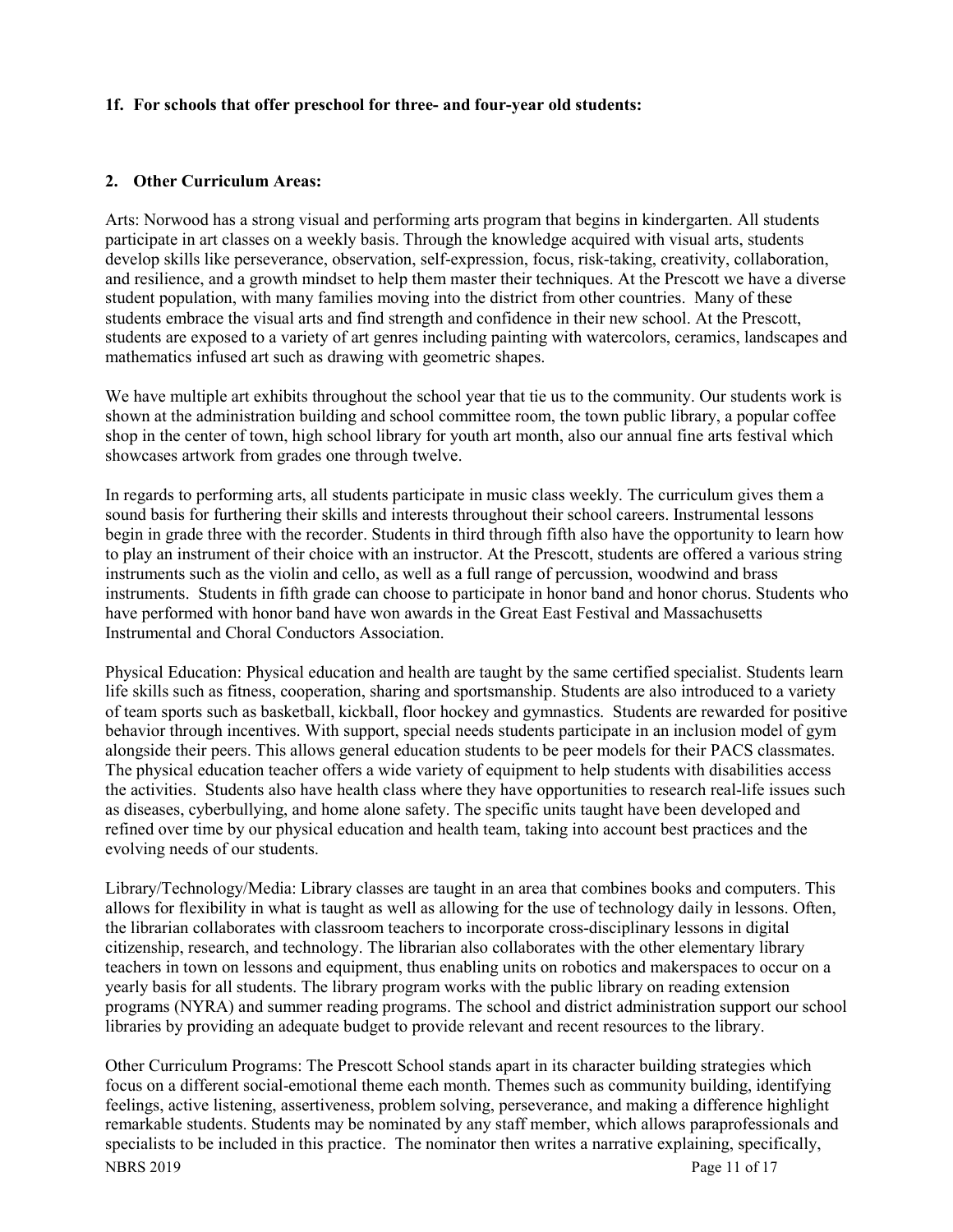how the student exemplifies the SEL theme. Students receive a letter from the principal and are announced to the whole school to be recognized for their achievement .

All teaching staff has been trained in Open Circle, a Social-Emotional Curriculum, that proactively develops children's skills for recognizing and managing emotions, empathy, positive relationships and problem solving. The program helps schools develop a community where students feel safe, cared for and engaged in learning. In addition to our ongoing emphasis on creating a welcoming environment for all, for the past decade we have also devoted designated weeks to Bullying Awareness activities and teaching students to be up-standers not bystanders. This year we also participated in "Start with Hello" week to highlight the importance of making everyone feel included. Each teacher understands the importance of this inclusive program and teaches it with fidelity, twice a week, ensuring that the language of the program spills over into daily classroom life. This enables the ideas which are established in the early grades to be fully-developed and built upon in the upper grades, where more in-depth language and concepts are added. Teachers consistently refer to visuals to provide students with positive behavioral reminders, like body language and calm breathing visuals.

#### **3. Special Populations:**

In the younger grades, the special education teacher presents explicit instruction in the areas of reading, writing and math. She provides small group support in a resource room model to parallel-teach grade level concepts at a slower pace. Fountas and Pinnell Leveled Literacy Instruction is used to strengthen students' skills in fluency, comprehension, and decoding in an effort to bridge their independence with the grade level curriculum.

In the upper grades, the special education teacher collaborates with the general education teachers to provide a co-teaching model in 4th and 5th grade in the areas of reading, writing, and math. This model allows for small group intervention in the whole class setting for any struggling learner, regardless of whether or not they have a diagnosed learning disability. The special education teacher also provides small group, pull-out support to preview and reinforce concepts for students who are performing below grade-level. She creates specialized graphic organizers for open response questions to help students prepare to independently access this tool while taking assessments. She provides explicit writing, vocabulary, and reading instruction in a small group setting to support students in strengthening their individual skills towards grade level standards and reinforces this instruction in the whole class setting.

Our PACS substantially separate classroom follows a curriculum focused on core academics, life skills, selfregulation and communication. The programs stays current with assistive and augmented communication appropriate for the students' current levels. Staff focuses on fitness to improve students' strength, endurance and motor skills. Students are also teamed with peer mentors to support independent inclusion in the Prescott community.

NBRS 2019 Page 12 of 17 In the EL program, students are grouped by grade level and English Language Development levels based on ACCESS testing results. At the beginning of the school year, the EL teacher provides the classroom teachers with "Can-Do" charts based on student scores to inform teachers of student ability and potential. Instruction is targeted to boost skills in specific domains. Students whose scores are low in the speaking domain, for example, are given many opportunities to engage in meaningful discourse through gameplay and explicit instruction in academic conversational language, using visual supports such as posters of sentence starters. Other ways we meet the diverse needs of our EL students is to use technology and various apps, such as RazKids and Flipgrid, that allow students to record their fluency, get feedback from the teacher, and access books at their reading level.They can listen to, read, and answer questions about a text. English Language Learners, and students with special needs, have Lexia Core 5 accounts and participate in a Lexia group several times per week. This supports educators in providing differentiated literacy instruction for students of all abilities and targets skill gaps as they emerge. EL students who are struggling with skills in the program are offered a targeted lesson with the EL teacher to remediate. Many of our EL students also demonstrate high levels of performance in core content areas and are provided opportunities to develop their language skills through collaborative group projects, book clubs or demonstrations of interesting concepts presented to their peers. The EL teacher and classroom teachers maintain frequent communication to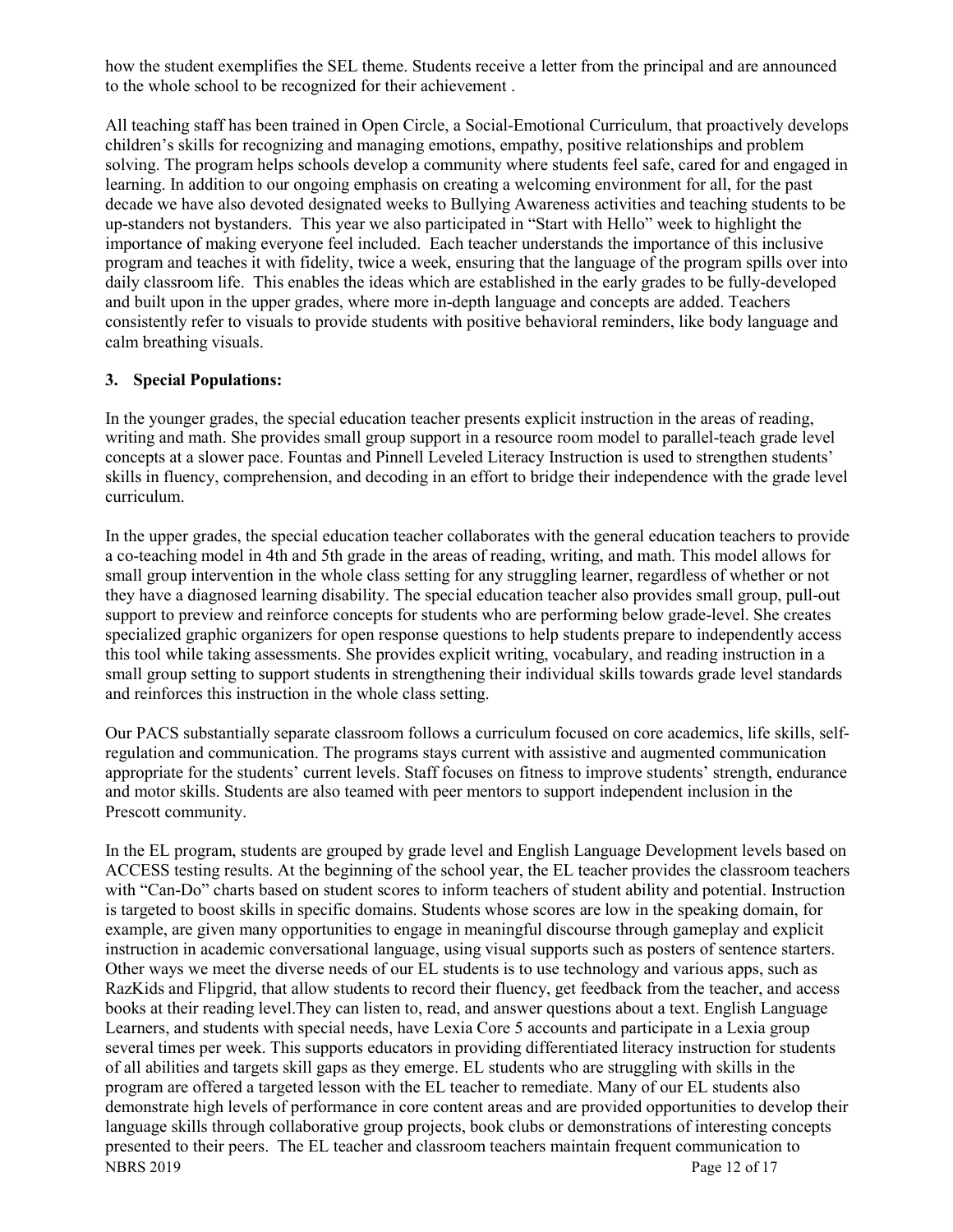discuss student achievements, questions, and concerns. The EL team meets during professional development days to create curriculum aligned with the WIDA standards and targeted to Norwood's specific population of ELs.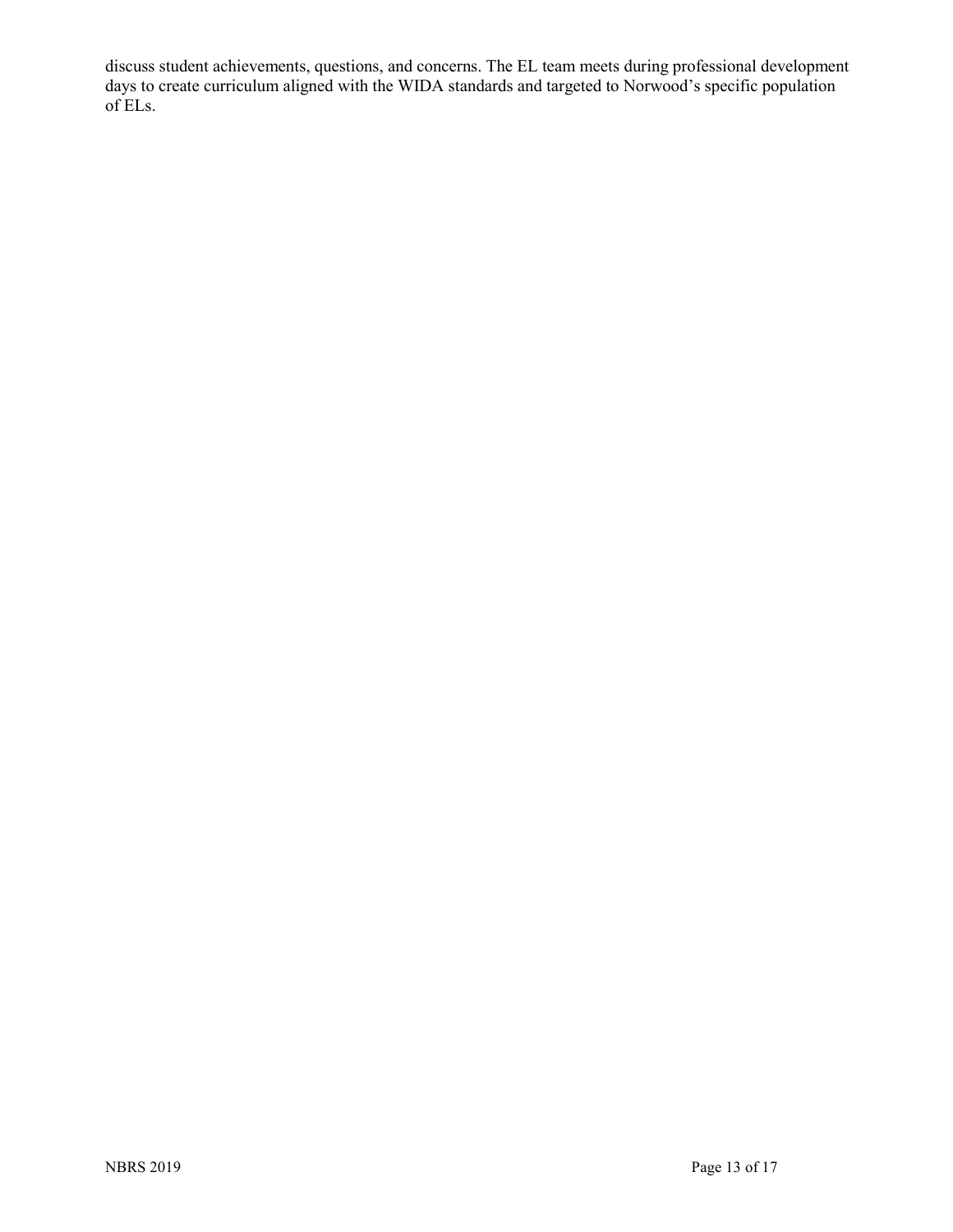### **1. School Climate/Culture:**

Prescott Elementary School aims to provide an inclusive setting where both students and staff members feel welcomed, valued, and respected. This is evident daily just by walking through the halls. Students are greeted individually as they get off the bus or enter the building in the morning. Teachers collaborate, share ideas and resources, and work together to ensure that the students needs are being met to the best of our ability, both emotionally and academically. An important aspect of our community is that the staff has direct involvement in the goals and vision of the school. Staff are provided with opportunities to learn from each other through instructional rounds, and teacher-led trainings in different areas of expertise or technology. Staff also meets regularly for group professional development. One of these opportunities is a staff book club, where reading and discussing professional texts have built upon their teaching practices.

Teachers also work together to create a true sense of community for their students. One example of this is with a teacher initiated "Tech-Buddy" program. Teachers and students at different grade levels "buddy-up" to work together on different STEAM programs using various technology. The teachers collaborate in planning the activities and then co-facilitate the lesson with their two classes. Tech-Buddies meet for one class period on a biweekly basis.

One of the core beliefs of the staff is that social emotional learning is as important to the academic success of the students as teaching the core curriculum. The goal is to make the students good citizens and active community members. One way to reinforce this is by recognizing students having the character traits of good citizens. The Prescott has named this student recognition as Always An All-Star. On a monthly basis, students are nominated by their teachers. In addition, the students are provided with ample opportunities to have their voices heard such as becoming a member of the Principal's Advisory Committee or the School Council.

Every day during the morning announcements all the students in each classroom stand for two very important pledges. The Pledge of Allegiance, which is then followed by the Prescott Pledge. This pledge was created by the student council in 2016. These students worked together to draft, revise, and create this pledge during their monthly meetings. Now, three years later, this pledge is still being recited every day, by every student, in every classroom. It is just one example of how the Prescott students feel united from the moment they start their day and thus building upon a sense of community. The pledge reads as follows:

"At Prescott School we decide every day... to be kind and friendly in every way. Safety and responsibility will always come first. There will never be a day that we will call our worst. With cooperation and hard work we will grow...Respectful actions we will continue to show."

# **2. Engaging Families and Community:**

Staff members at the Prescott School work hard to create strong home-school partnerships. Parents are the students' first teachers. Therefore, getting them involved in their children's education helps students become more successful. Not only does the principal send out a weekly update to families highlighting school activities, upcoming community events, and important deadlines, but several staff members use phone applications such as Remind, Seesaw, and Class Dojo to foster involvement beyond the traditional newsletter. Students also use digital learning platforms to share their school work with families in real time. These visuals initiate conversations at home that extend the student learning and help parents feel like they are a part of the classroom.

In the early spring, teachers nominate their students for the "Pawtucket Red Sox Most Improved Student Award" to celebrate their academic and personal growth throughout the school year. Students get a free ticket to the game and are honored by walking out on the field while their name is read aloud and their picture displayed on the jumbotron. Teachers, friends, and families clap and cheer as these amazing students proudly state their name and school over the loudspeaker.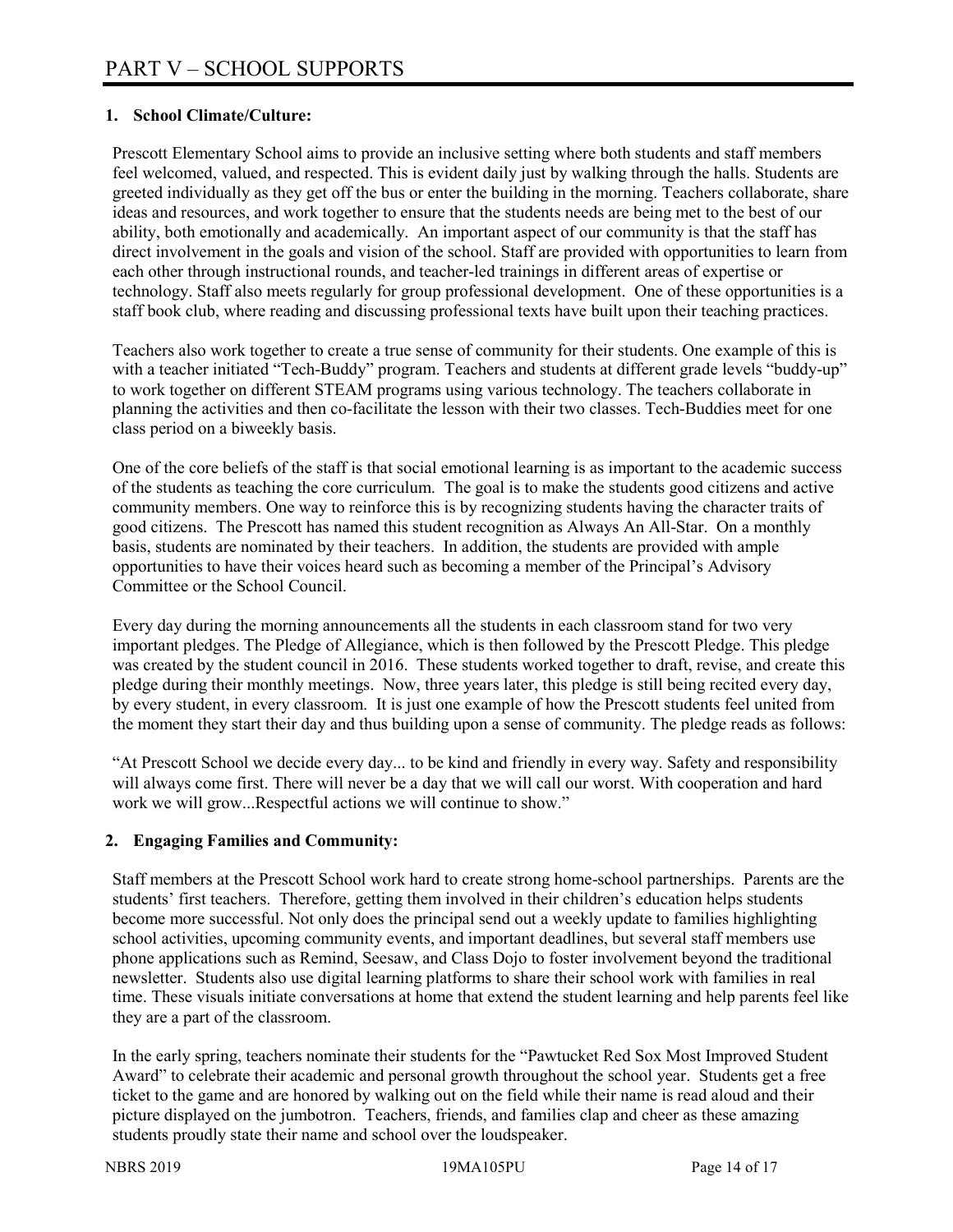The Prescott staff strives to teach the students that they are part of a larger community and part of that responsibility is helping out those in need. At Thanksgiving and again on the 100th day of school, the school collects non-perishable food items to donate to the food pantry. Students also send extra Halloween candy and cards to troops overseas. Last year, the P.T.O organized a fundraiser to support a Prescott family in need due to their child's medical treatments. "Stuck for a Buck" ended successfully with 5 teachers being duct taped to the recess wall.

The staff also effectively taps into community resources to help support the school's mission. The fifth grade video club gets a unique opportunity to visit and work at the high school television studio. Norwood Community Media located at Norwood High School is an independent non-profit group that services all parts of the town (schools, government, local news and sporting events). The close relationship formed with these organizations exposes students to state of the art equipment and video production. Students then create an amazing program called "Prescott Press Live" which is broadcasted on local T.V. and in school. This engaging after-school program helps foster leadership skills, teamwork, and creativity. The Prescott's strong ties with the community has been beneficial to the students wherein Science themed literature was donated from Ernie Boch Jr. and most recently a significant book donation was made for the school library from Norwood Hospital.

#### **3. Professional Development:**

In alignment with state and Common Core Standards, the Prescott has implemented professional development that fosters student achievement and overall advances the school's knowledge. The staff is committed to being forward thinking in its focus on the specific needs of its students, teachers, and community. As the demographic of the Prescott student body has evolved, the school has worked to enhance teaching styles to provide differentiated instruction based on the individual needs of these changing populations using of a variety of multi-modal supports built into daily teaching. Specific strategies that teachers have received professional development on have included the use of Google Classroom to provide high quality differentiated assignments, the utilization of student portfolio systems such as SeeSaw to share their learning and a variety of project based approaches that appeal to student interests.

The Prescott embodies a culture of collaboration and shared learning through the implementation of Instructional Walks throughout its classes. Grade level teachers alongside the principal schedule time to visit and observe each class in the school to see different grades, curriculum, and teaching styles.

Staff members serve on district-wide committees and focus groups from which they gather knowledge and training surrounding important curriculum and educational initiatives. Staff members lead workshops to share this information and provide training for the entire staff. Teachers this year have been presented with various SEL and ELA programs to determine which program will best fit the school population. Prescott teachers also consistently take education courses, attend professional conferences, and take advantage of supplemental training opportunities to support growth and development.

Teachers advise colleagues by helping with troubleshooting, accessing new technology, and providing overall support to continue to strengthen technology connections for students. The school's Google Trainer offers professional development outside of school to keep colleagues updated on the tools in G-Suite. Staff have access to the school's Google technology classroom where links to cutting-edge articles, resources, and teaching materials can be found. These resources enhance student learning in the classroom by building upon teachers' development in the delivery of technology.

Teachers participate in an educational book club to discuss effective and innovative ways to foster student success. They have collaborated to discuss Making Thinking Visible (Morrison, Ritchart, & Church) and Smart But Scattered (Dawson).

NBRS 2019 Page 15 of 17 Prescott teachers are devoted to supporting both current and future educators and take pride in their positions as role models. Prescott staff facilitates a majority of the teacher-run professional development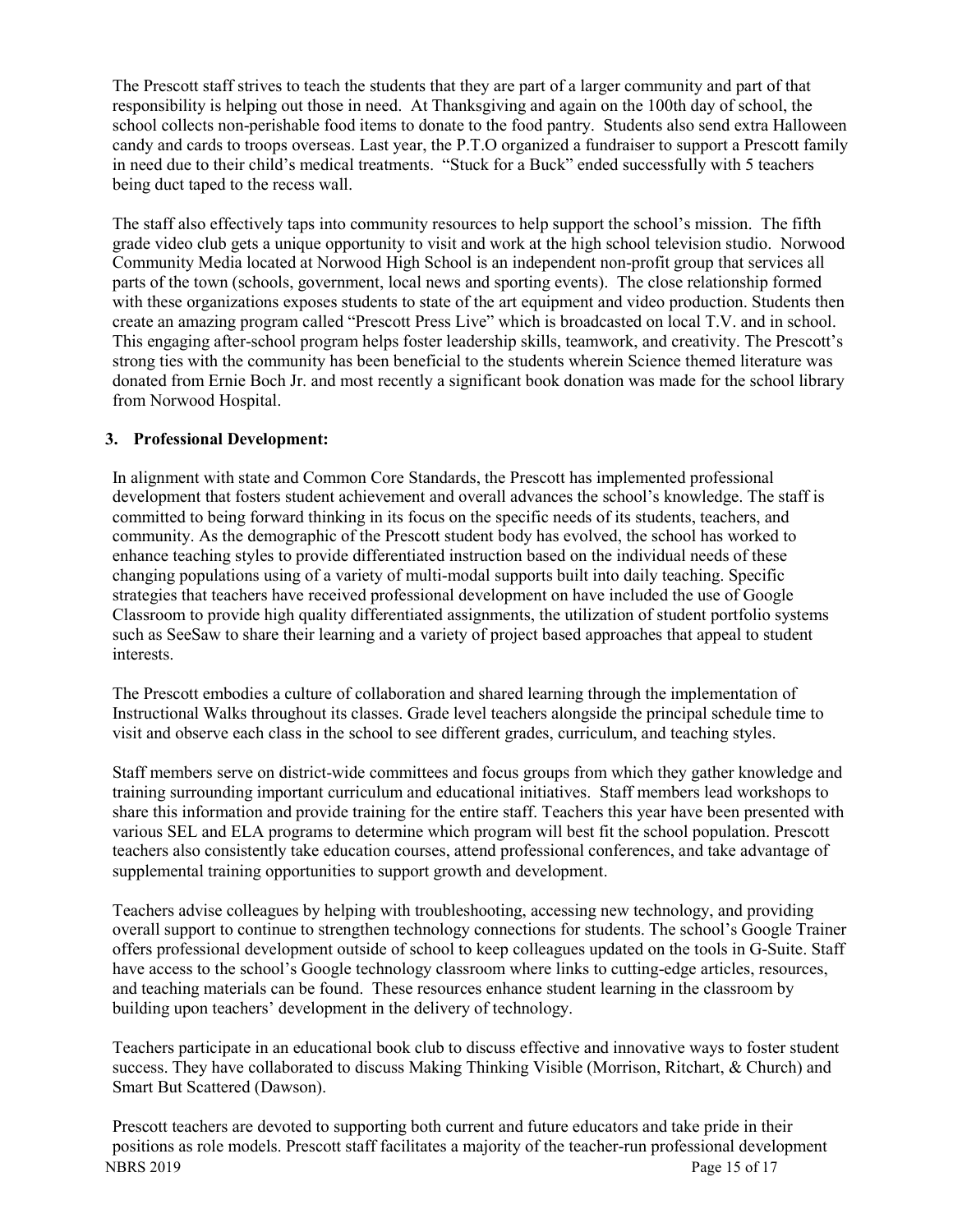workshops in the district. Teachers also mentor high school and college students interested in pursuing a career in teaching.

This investment of personal time speaks to the dedication and commitment that the Prescott staff have, ensuring they are equipped to provide engaging, innovative, and high quality education to all learners.

#### **4. School Leadership:**

The Prescott School has been a model for sustained and effective school leadership. Since opening its doors to the students of Norwood in 1958, the average tenure of the principal has been approximately twelve years. At the Prescott, the principal is the sole administrator in the building and is supported by an appointed head teacher and various faculty committees that help advance the mission and vision of both Norwood Public Schools and the Prescott. The Principal generally sees their role as one that provides teachers with the autonomy, respect and resources needed in order to allow for all students to be confident, curious, and caring individuals. The Principal helps to identify potential barriers to success and facilitates meaningful conversations with staff around how to overcome those barriers.

At the faculty level, the principal is charged with developing and implementing systems and structures to support student learning at the highest of levels. The principal leads the professional learning community at the school which includes digging into a teacher selected professional text as well as conducting learning walks with every teacher in the building to build a collaborative instructional community.

Teachers also spend collaborative time on professional development days analyzing student achievement data and establishing clear routines for reteaching, extension or supplemental instruction around specific standards or concepts. One of the strengths of the Prescott team has been the ability to recognize trends in student data and map it back to where the curriculum needs to be strengthened. Teachers then work to gather and develop materials to supplement the core curriculum based on the student data. This has provided teachers with ownership over what they teach and has allowed our struggling learners to gain the skills and confidence needed to move forward.

From a broader community perspective, the Principal works alongside the Parent Teacher Organization to coordinate fundraising opportunities, provide parent learning opportunities and provide enriching experiences for our students. The Principal leverages the extensive network of professionals in the Norwood Public Schools to educate parents around critical areas such as early literacy, mathematics fact fluency and healthy eating standards. This has provided families with an entry point into the community and specific strategies to help their child continue to progress. Finally, the Prescott has a vibrant and effective School Council consisting of teachers, parents and community members who frequently collaborate to refine school policy and align the annual budget to the priorities of the school.